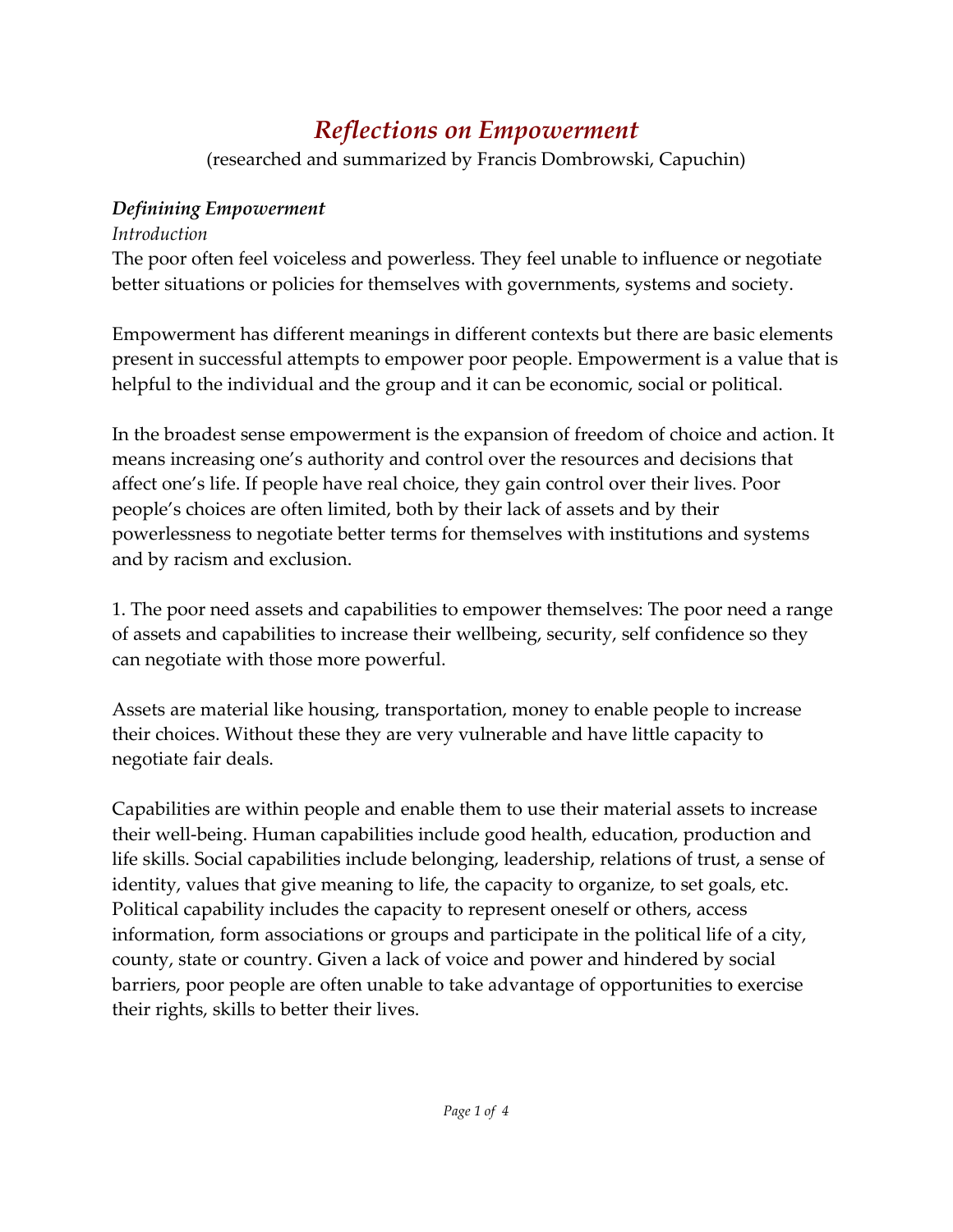2. The poor, people who have limited resources and are marginalized in society, need to organize and mobilize among themselves or with other committed groups to allow them to increase their access to resources and economic opportunities, obtain basic services and participate in local government. Also when poor people's organizations or groups link up with organizations of the state, civil society or the private sector, they are able to access additional resources and participate more fully in society. Poor people's organizations, groups, and networks, working with others, can mobilize resources to improve individual health, education and employment by expressing their preferences, exercise voice and hold governments and service providers accountable for providing quality services in education, health, business development and financial services and new markets.

3. Because poor people are generally excluded from participation in state and other institutions that make the decisions and administer the resources that affect their lives, institutions and organizations need to change their ways of relating, their laws, procedures values, ethics and incentives that guide the behavior of public officials and the private sector. Poor people long for institutions that listen and treat them with respect and dignity, even when these institutions cannot solve all their problems. When they are excluded, they conclude: "nobody hears the poor." Institutions and agencies must be sure they really do represent poor people's interests and are accountable to them.

4. Strategies to empower poor people will necessarily vary. Strategies to make local schools accountable to parents will differ from strategies to have poor people's concerns reflected in budgets. The challenge is to identify key elements of empowerment that represent successful efforts to empower poor people, increasing their freedom of choice and action in different contexts.

5. Four elements of empowerment: The four elements are access to information, inclusion and participation, accountability and local organizational capacity. While these four aspects will be explained separately, they are closely intertwined and act together to be effective. Thus although access to timely information about programs or policies is a necessary precondition for action poor people may not take action because there are no mechanism to have their voice heard or the costs of individual action may be too high. Also poor people do not participate in activities when they know their participation will make no different or decisions are made without holding providers accountable. Even where there are strong organizations, they may still be disconnected from government and the private sector and lack information.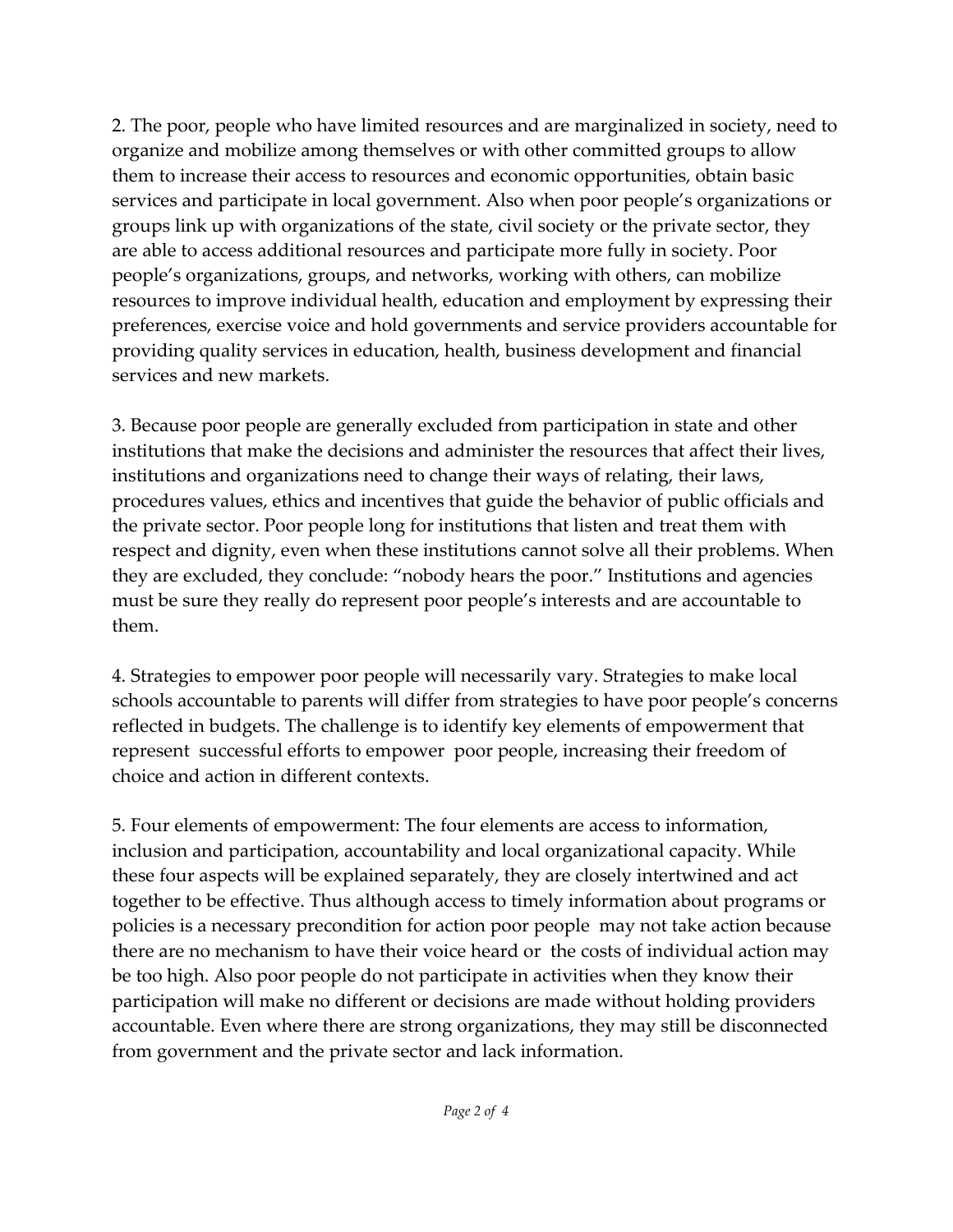a. Access to information: Information is power. Informed citizens are better equipped to take advantage of opportunities, access services, exercise their rights, negotiate effectively and hold state and other actors accountable. Without information that is timely and presented in ways that can be understood, it is impossible for poor people to take effective action. Information that is power must be gathered and spread by the written word, group discussions, poetry, storytelling, debates, theater with the use of media including radio, television, internet, facebook, and public hearings, etc. Critical areas are information about rules and rights to basic government services, about the performance of state and private agencies, about financial services, markets and prices, transportation, jobs, etc. People have to know what is available.

b. Inclusion and participation: Inclusion of the poor in groups that affect them and in the decision making is critical to make sure that resources go to the right people and motivates people to change. This means that organizations have to create space for people to debate issues and participate in decision making, setting priorities, budget formation and delivery of basic services. Also conflict resolution tools need to be in place to manage disagreements to arrive at compromise. Public meetings without any impact on policy or resource decisions turns the poor away. Participation can take different forms, depending on the issue. Participation may be direct by personal presence and conversation, by selecting representatives or spoke‐persons for the group or association, political through elected representatives, communicating information to local and national decision makers.

c. Accountability: Accountability refers to the ability to call public officials, private employers or service providers to account requiring that they be answerable for the policies, actions and use of funds. Abuse of public office and funds hurt the poor the most because they lack power and access to officials to obtain the truth and justice. Organized communities and associations linked together will have their voices heard and their demands met. It is only when groups connect with each other and form networks or associations that they begin to influence government decision making and gain collective bargaining power with the powers that be.

People can make representatives accountable through elections. Information in the hands of citizens builds pressure for improved governance and accountability and to help set priorities for such things as health care, quality schools, etc. Access to laws and impartial justice is necessary to protect the rights of poor people. Joining coalitions that take up the cause of the poor enable them to demand accountability from governments or providers of services.